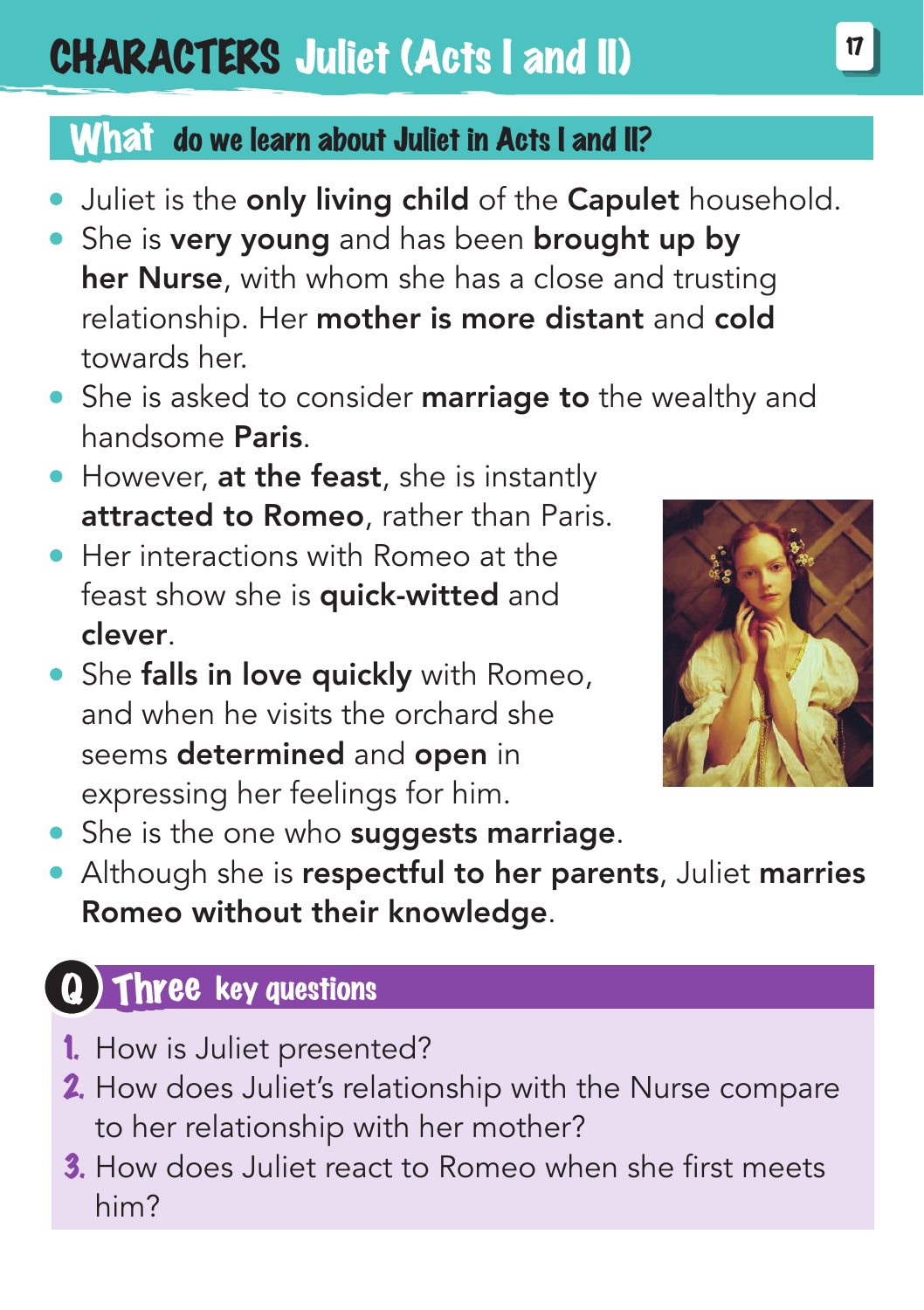## **Answers**

- 1. Juliet is young and innocent but she is also strong-willed and independent.
- 2. She has a trusting relationship with her Nurse (although this is later betrayed). Her relationship with her mother seems more cold and distant.
- 3. Juliet is instantly attracted to Romeo at the feast and is determined to marry him.

### **Learn**

Now learn these key quotations to enhance your skills.

- 1. On meeting Paris: 'I'll look to like, if looking liking move' (I.3.98)
- 2. At the feast with Romeo: 'You kiss by th' book' (I.5.109)
- 3. On discovering Romeo is a Montague: 'Tis but thy name that is my enemy;/Thou art thyself, though not a Montague' (II.2.38–9)

# Think

How could you use one of the quotations above to complete this paragraph? When she first meets Paris, Juliet appears willing to obey her parents ...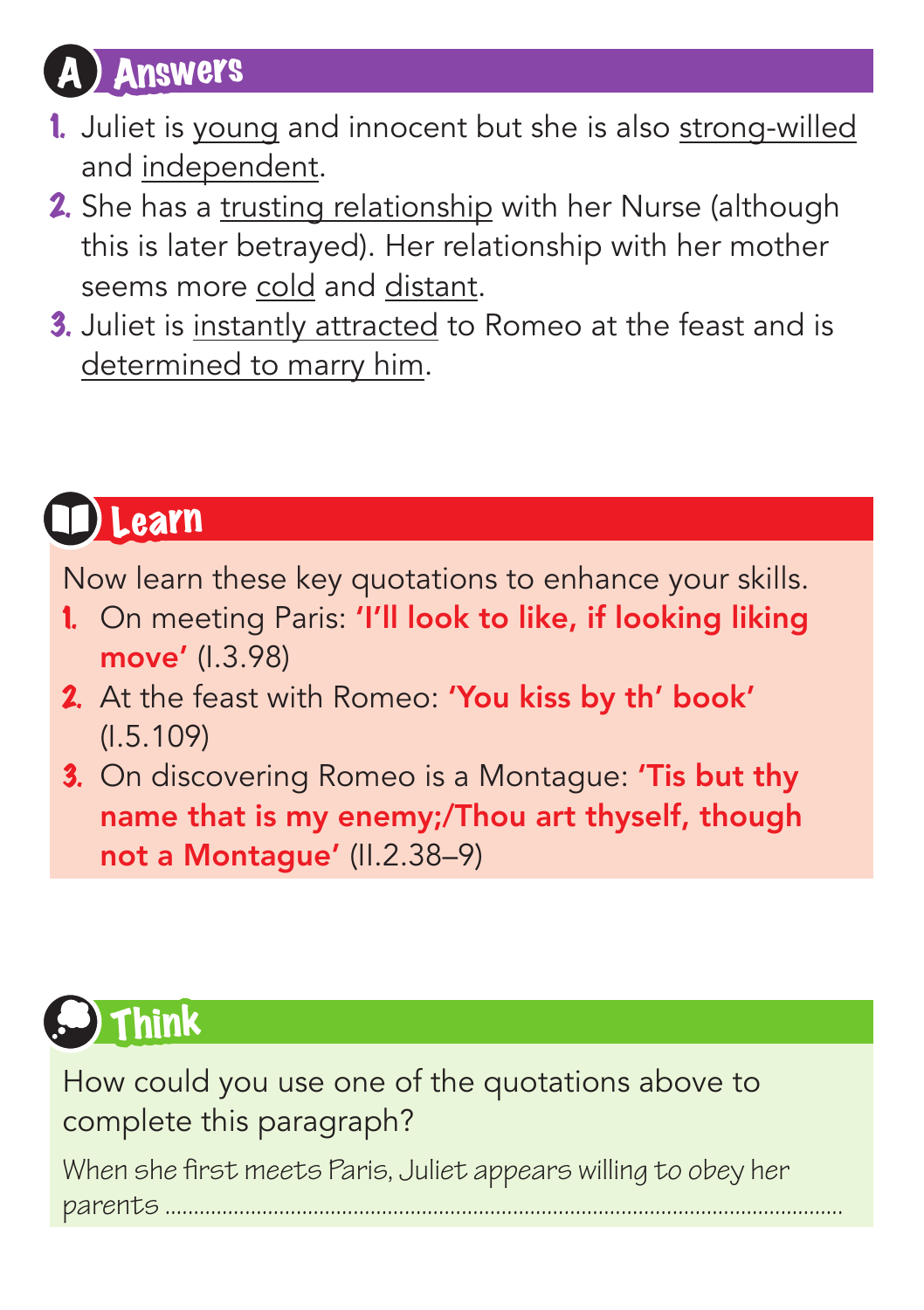#### How does Shakespeare present fate and free will?

- In the Prologue, the Chorus announces that the lovers are 'star-crossed' and bound by fate.
- The lovers use language linked to the stars and the heavens - a symbol of fate.
- **Juliet's strong sense of free will leads her** to arrange her own marriage and defy her father's authority.



- Romeo feels he has been tricked by fate when he kills Tybalt.
- Juliet has a **premonition** of Romeo's death when he leaves after their wedding night.
- Benvolio suggests that attending the feast will help Romeo forget Rosaline. His words almost predict Romeo's meeting with Juliet.
- Tybalt tempts fate when he suggests that Romeo will eventually be made to pay for his intrusion at the Capulet feast.
- Although he hopes that the marriage will lead to reconciliation between the households, Friar Lawrence fears that it is ill-fated.

### Three key questions

- 1. How does the Prologue establish the theme of fate?
- 2. How do Romeo and Juliet act out of free will?
- 3. Which symbol of fate are Romeo and Juliet repeatedly linked with?